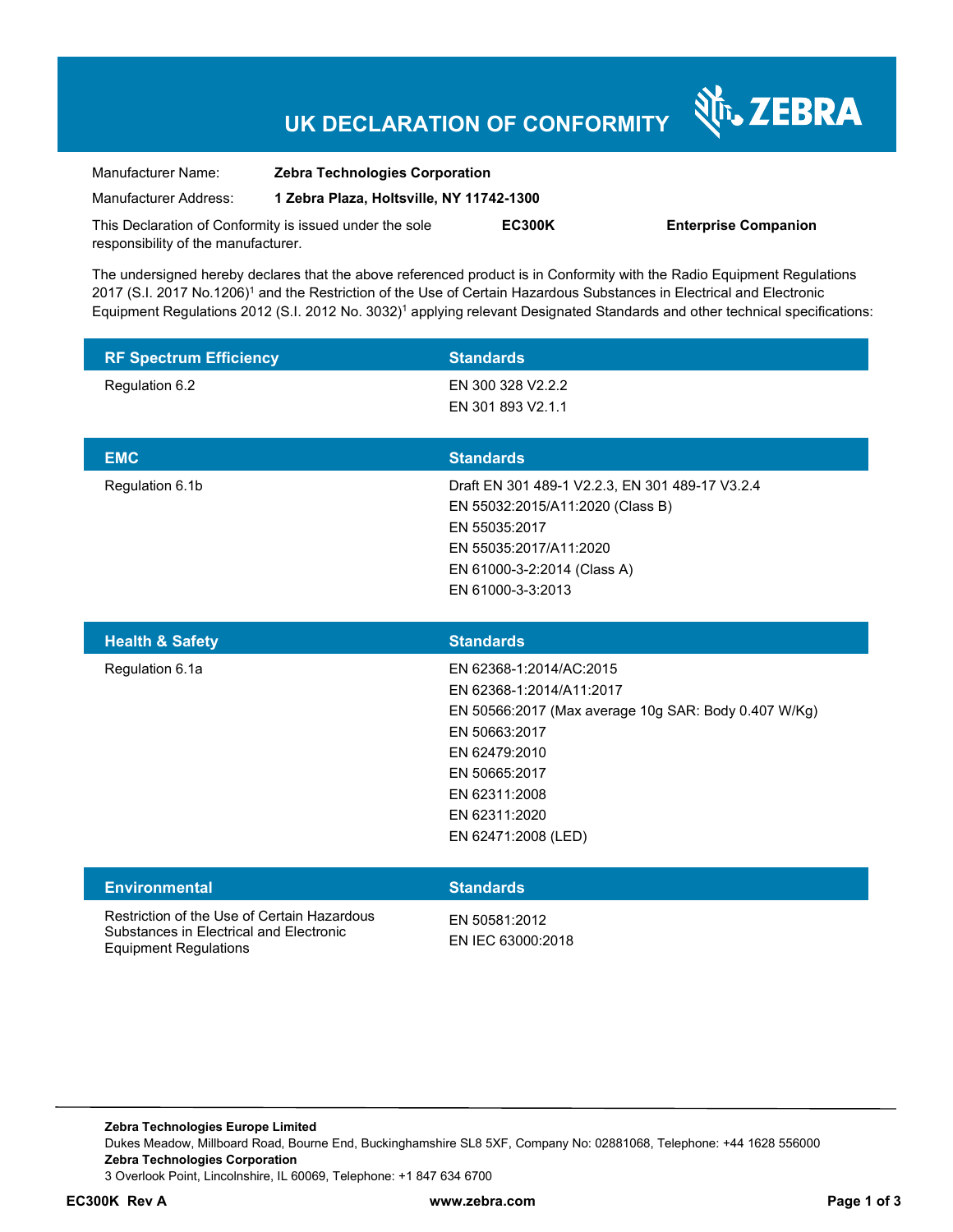# **UK DECLARATION OF CONFORMITY**



With regard to the Radio Equipment Regulations 2017 (S.I. 2017 No.1206)<sup>1</sup>, the conformity assessment procedure referred to in regulation 41(4)(a) and detailed in Schedule 2 has been followed.

1 As amended by applicable EU withdrawal legislation implemented at the time of issuing this declaration

#### **Signed on behalf of Zebra Technologies Corporation**

*(Signature of authorized person)* Marco Belli Rev: A Sr. Manager, Regulatory **Date: 28 April 2021** Place: Bourne End, UK